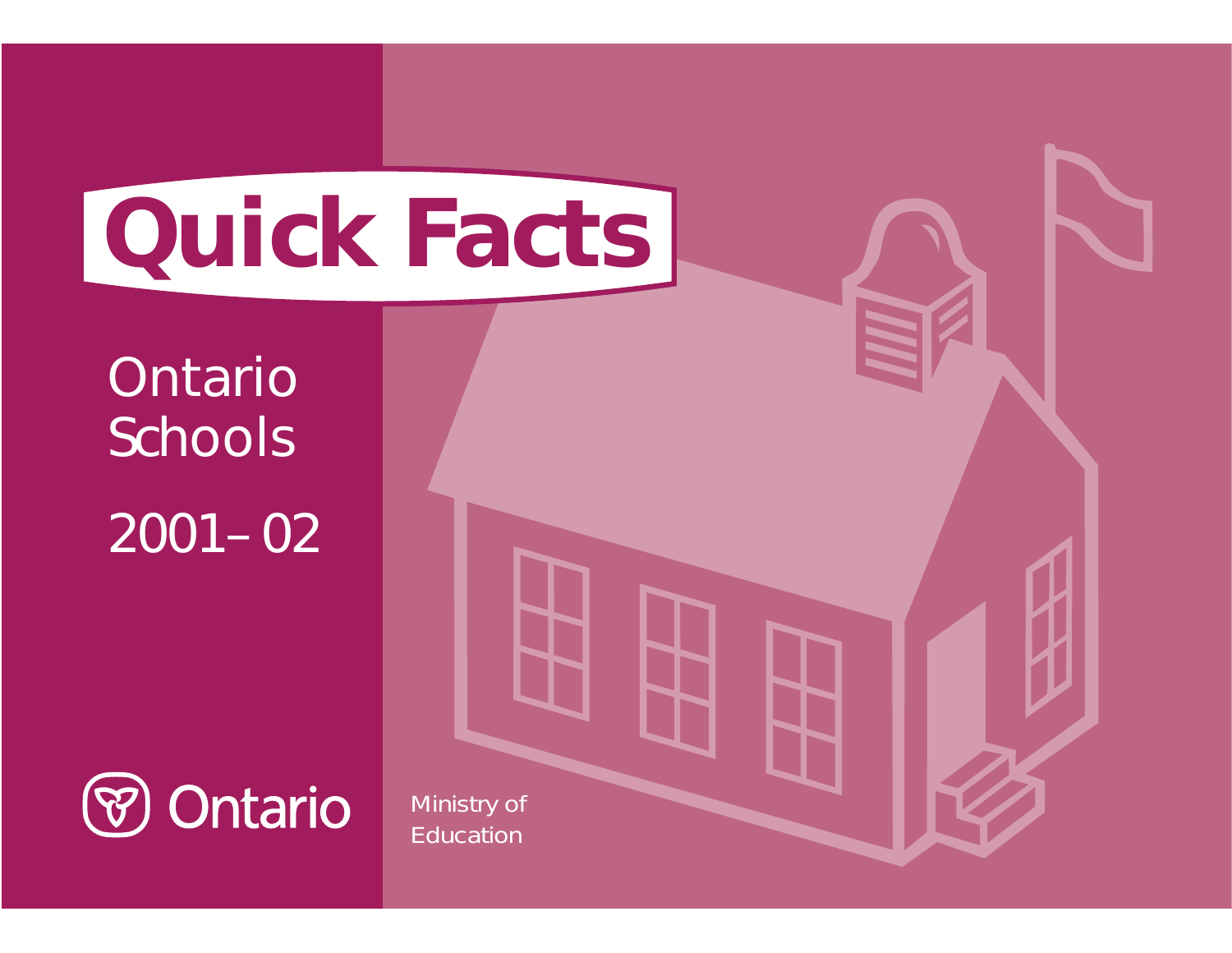The following information is based on 2001–02 data reported by schools, district school boards, and school authorities. Unless otherwise specified, the information refers to Ontario's publicly funded elementary and secondary schools.

|                               | <b>Elementary</b> | <b>Secondary</b> | <b>Total</b> |
|-------------------------------|-------------------|------------------|--------------|
| <b>Public Schools</b>         |                   |                  |              |
| Male                          | 500 612           | 264 963          | 765 575      |
| Female                        | 470 418           | 244 100          | 714 518      |
| Total                         | 971 030           | 509 063          | 1 480 093    |
| <b>Roman Catholic Schools</b> |                   |                  |              |
| Male                          | 242 445           | 101 424          | 343 869      |
| Female                        | 234 795           | 104 351          | 339 146      |
| <b>Total</b>                  | 477 240           | 205 775          | 683 015      |
| <b>All Schools</b>            |                   |                  |              |
| Male                          | 743 057           | 366 387          | 1 109 444    |
| Female                        | 705 213           | 348 451          | 1 053 664    |
| Total                         | 1 448 270         | 714 838          | 2 163 108    |

## **Enrolment, 2001–02** \*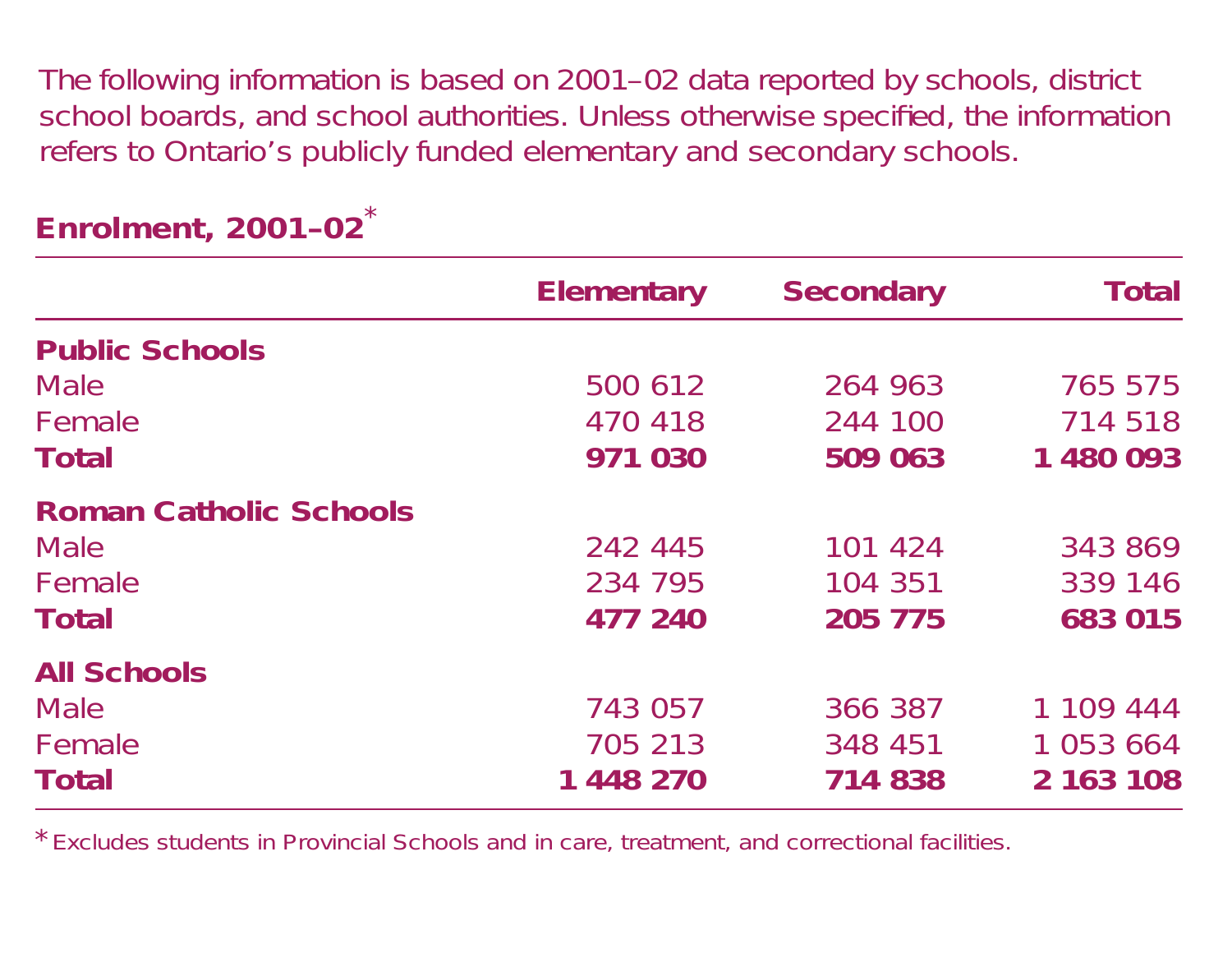#### Teachers and Administrators in Schools – Full-Time Equivalent (FTE), 2001–02\*

|                                                                       | Elementary                         | Secondary                         | Total                                |
|-----------------------------------------------------------------------|------------------------------------|-----------------------------------|--------------------------------------|
| Teachers and Administrators (FTE)                                     |                                    |                                   |                                      |
| <b>Public School Boards</b><br><b>Male</b><br>Female                  | 11 159.92<br>39 713.40             | 14 886.68<br>15 983.60            | 26 046.60<br>55 697.00               |
| <b>Roman Catholic School Boards</b><br><b>Male</b><br>Female<br>Total | 5 209.72<br>19 964.04<br>76 047.08 | 6 379.36<br>6 532.04<br>43 781.68 | 11 589.08<br>26 496.08<br>119 828.76 |
| <b>Positions Held</b>                                                 |                                    |                                   |                                      |
| Principals and vice-principals<br>Percentage female                   | 5 361.60<br>59.4%                  | 1892.16<br>43.1%                  | 7 253.76<br>55.1%                    |
| Department heads<br>Percentage female                                 | 360.72<br>69.4%                    | 7 412.08<br>46.4%                 | 7772.80<br>47.4%                     |
| Classroom and other teachers<br>Percentage female                     | 70 324.76<br>80.0%                 | 34 477.44<br>53.0%                | 104 802.20<br>71.1%                  |

\*Data are not comparable with those published in Quick Facts prior to 2000–01 owing to <sup>a</sup> change in methodology: data now represent the computed FTE of active full- and part-time teachers and administrators *excluding those on leave*, rather than headcounts of full-time staff *including those on leave*. Data exclude teachers and administrators in Provincial Schools and care, treatment, and correctional facilities.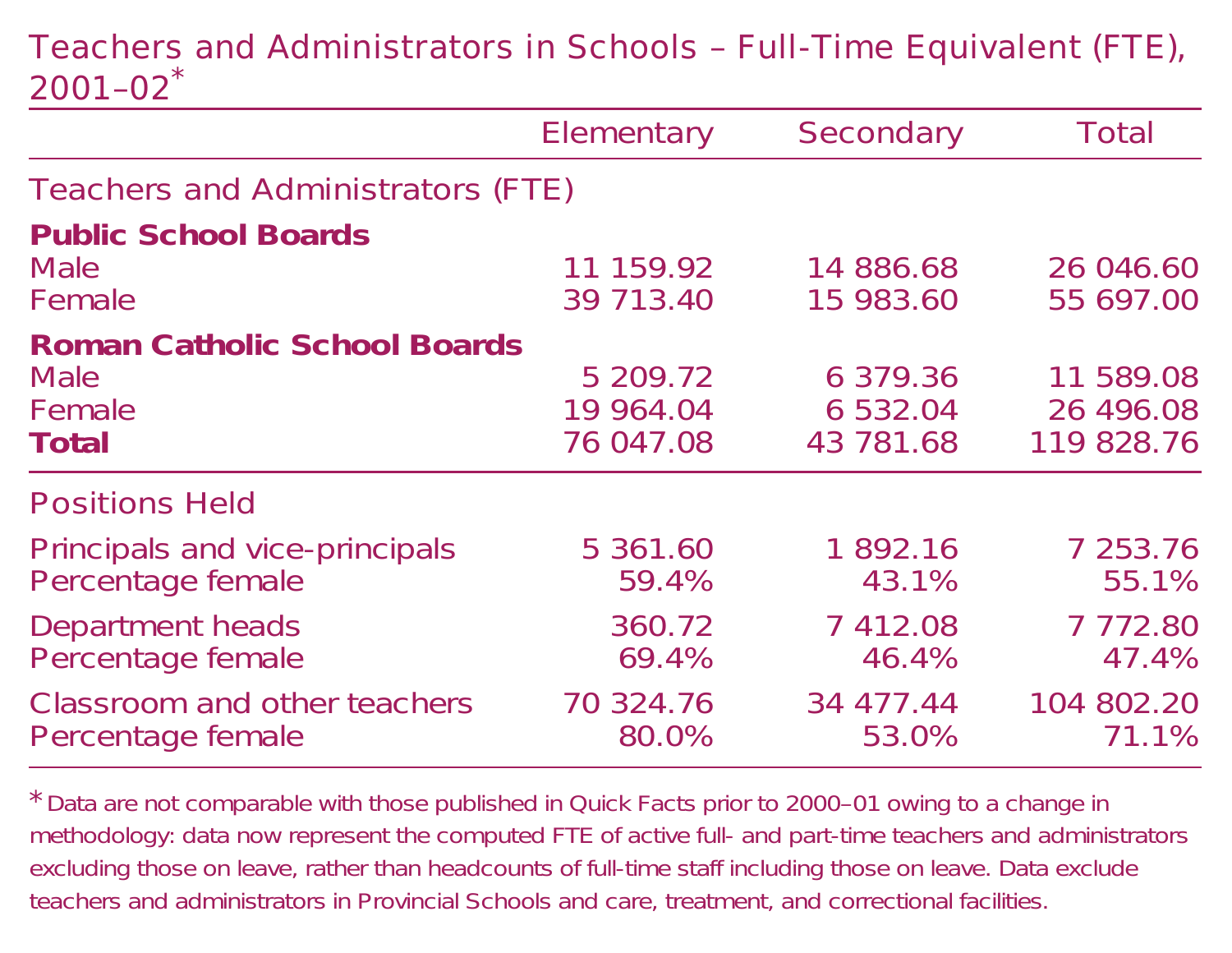#### **Number of Schools, 1991–92 and 1997–98 to 2001–02** \*

|                       | 1991-92 | 1997-98 | 1998-99 | 1999-2000 | 2000-01 | $2001 - 02$ |
|-----------------------|---------|---------|---------|-----------|---------|-------------|
| <b>Elementary</b>     |         |         |         |           |         |             |
| <b>Public</b>         | 2619    | 2 5 7 5 | 2 5 6 8 | 2 5 7 7   | 2 5 7 3 | 2 5 8 2     |
| Roman Catholic        | 1 3 4 6 | 1 371   | 1 3 8 0 | 1 3 9 3   | 1 3 9 0 | 1 3 8 7     |
| Total                 | 3 9 6 5 | 3 9 4 6 | 3 9 4 8 | 3 9 7 0   | 3 9 6 3 | 3 9 6 9     |
| <b>Secondary</b>      |         |         |         |           |         |             |
| Public                | 600     | 588     | 588     | 596       | 601     | 604         |
| <b>Roman Catholic</b> | 192     | 217     | 221     | 224       | 229     | 235         |
| Total                 | 792     | 805     | 809     | 820       | 830     | 839         |
| <b>Total</b>          |         |         |         |           |         |             |
| Public                | 3 2 1 9 | 3 1 6 3 | 3 1 5 6 | 3 1 7 3   | 3 1 7 4 | 3 1 8 6     |
| <b>Roman Catholic</b> | 1 5 3 8 | 1588    | 1 601   | 1617      | 1619    | 1 622       |
| Total                 | 4 7 5 7 | 4 7 5 1 | 4 7 5 7 | 4 7 9 0   | 4 7 9 3 | 4 808       |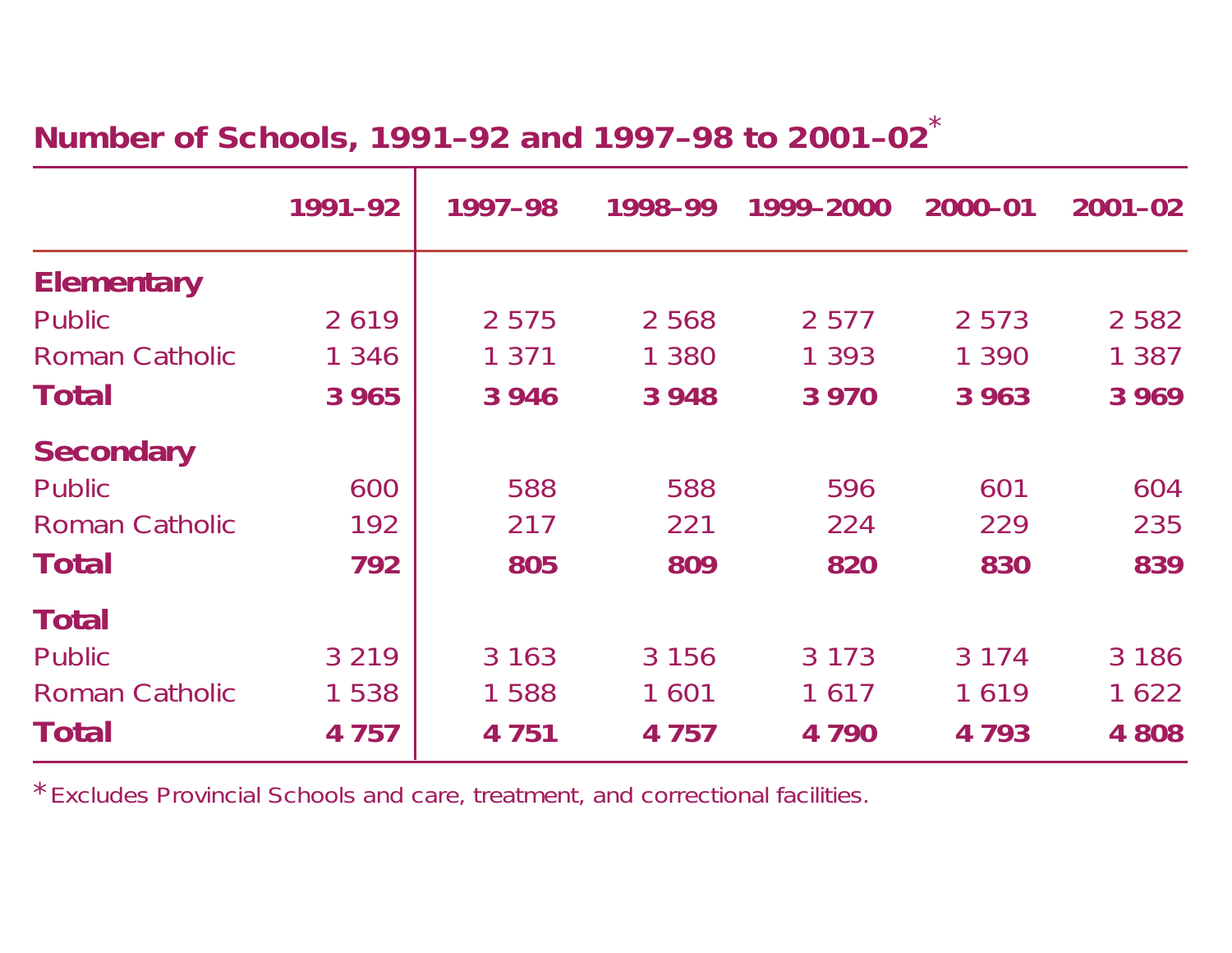| Grade          | <b>Public Schools</b> | Roman<br><b>Catholic Schools</b> | Total     |
|----------------|-----------------------|----------------------------------|-----------|
| <b>JK</b>      | 75 552                | 39 644                           | 115 196   |
| K              | 89 467                | 44 821                           | 134 288   |
| 1              | 98 785                | 48 707                           | 147 492   |
| $\overline{2}$ | 98 861                | 49 139                           | 148 000   |
| 3              | 98 064                | 49 892                           | 147 956   |
| $\overline{4}$ | 100 728               | 50 475                           | 151 203   |
| 5              | 102 310               | 49 673                           | 151 983   |
| 6              | 103 987               | 50 098                           | 154 085   |
| 7              | 102 324               | 48 386                           | 150 710   |
| 8              | 100 952               | 46 405                           | 147 357   |
| Total          | 971 030               | 477 240                          | 1 448 270 |

# **Enrolment by Grade in Elementary Schools, 2001–02** \*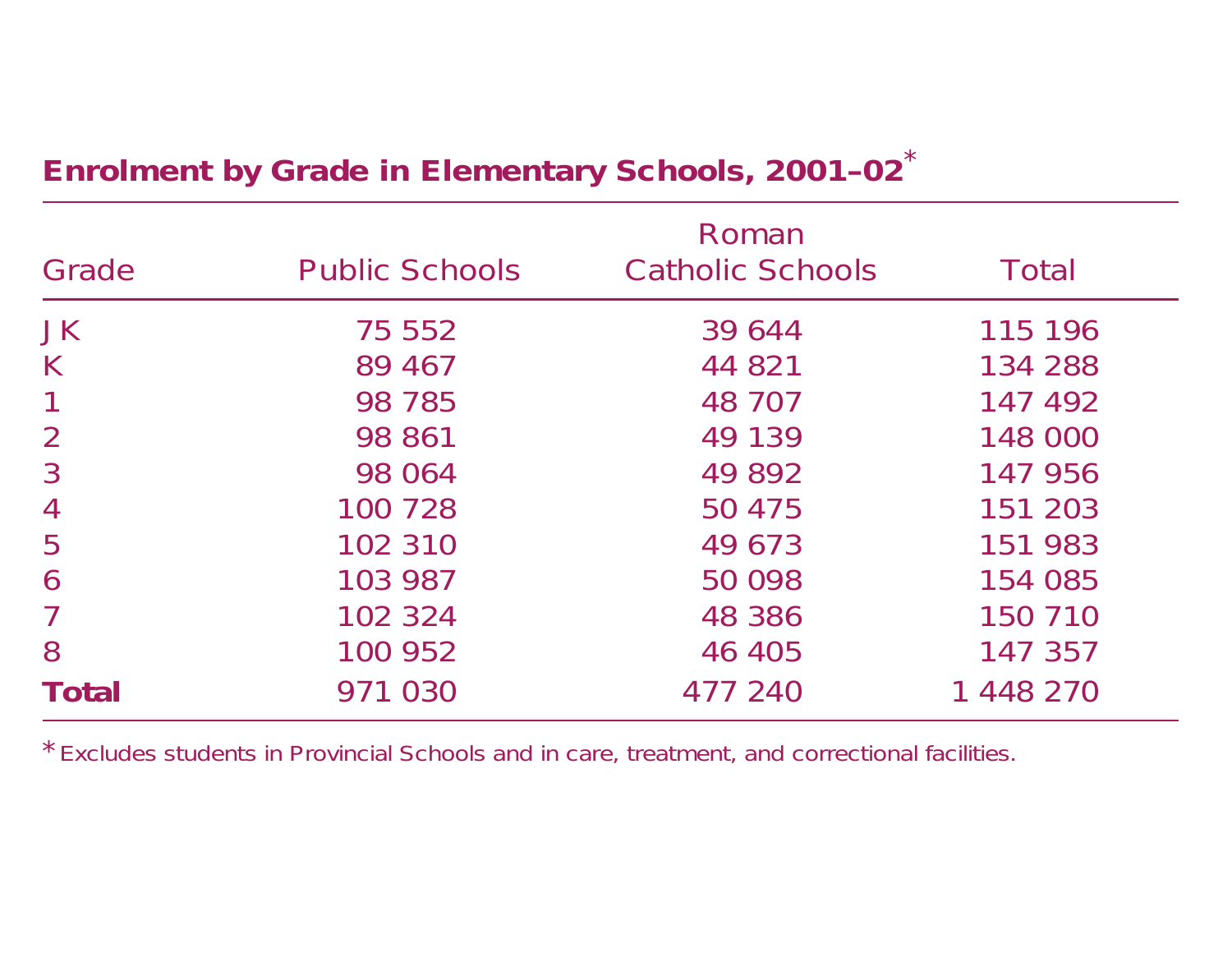Elementary and Secondary School Enrolment, 1991–92 and 1997–98 to 2001–02\*

|                       | 1991-92   | 1997-98       | 1998-99   | 1999-2000 | 2000-01   | $2001 - 02$ |
|-----------------------|-----------|---------------|-----------|-----------|-----------|-------------|
| <b>Elementary</b>     |           |               |           |           |           |             |
| Public                | 860 968   | 925 948       | 943 406   | 953 694   | 958 489   | 971 030     |
| <b>Roman Catholic</b> | 434 937   | 468 491       | 470 380   | 473 664   | 476 256   | 477 240     |
| Total                 | 1 295 905 | 1 394 439     | 1 413 786 | 1 427 358 | 1 434 745 | 1 448 270   |
| <b>Secondary</b>      |           |               |           |           |           |             |
| Public                | 524 467   | 513 373       | 505 796   | 507 595   | 508 041   | 509 063     |
| <b>Roman Catholic</b> | 155 737   | 187 818       | 192 040   | 196 673   | 200 813   | 205 775     |
| Total                 | 680 204   | 701 191       | 697836    | 704 268   | 708 854   | 714 838     |
| <b>Total</b>          |           |               |           |           |           |             |
| Public                | 1 385 435 | 1 439 321     | 1 449 202 | 1 461 289 | 1 466 530 | 1 480 093   |
| <b>Roman Catholic</b> | 590 674   | 656 309       | 662 420   | 670 337   | 677 069   | 683 015     |
| Total                 | 1 976 109 | 2 0 9 5 6 3 0 | 2 111 622 | 2 131 626 | 2 143 599 | 2 163 108   |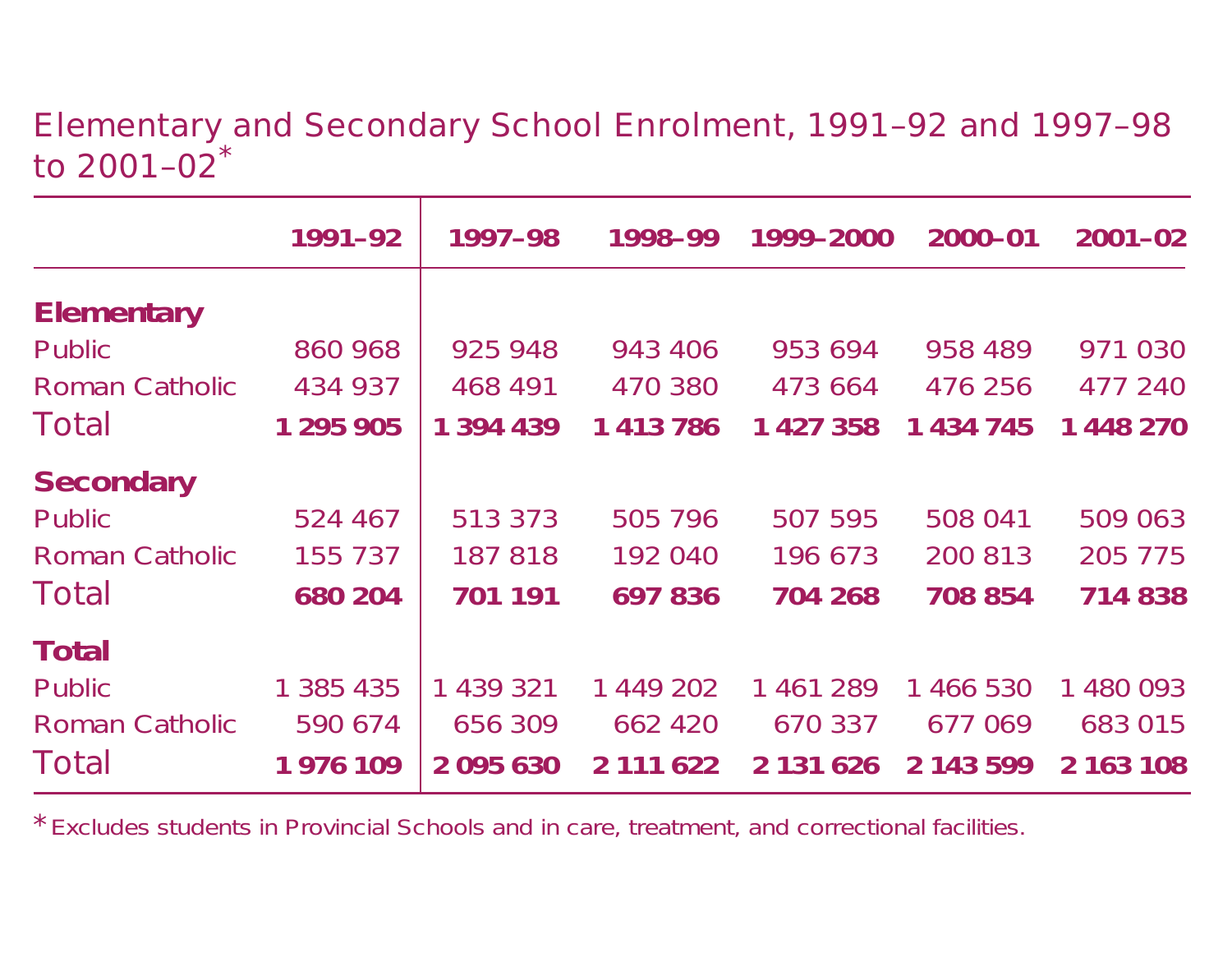#### **Enrolment in French-Language Units, 1991–92 and 1997–98 to 2001–02**

|            |                      |        | $1991-92$   $1997-98$ $*$ $1998-99$ $*$ $1999-2000$ $*$ 2000-01 $*$ $*$ 2001-02 |               |        |
|------------|----------------------|--------|---------------------------------------------------------------------------------|---------------|--------|
| Elementary | 69 790 68 592 67 720 |        |                                                                                 | 67 744 67 564 | 67 748 |
| Secondary  | 27 043 24 993        | 26 164 | 26 106                                                                          | 25 7 7 1      | 25 090 |
| Total      | 96 833 93 585        | 93 884 |                                                                                 | 93 850 93 335 | 92 838 |

\*Data for these years have been revised to be comparable with those given for 2001–02. French enrolment in "mixed schools" has been excluded, as such schools have ceased to exist. \*\*Data for 2000–01 have been revised to correct <sup>a</sup> school classification problem.

### **Number of Private Schools, 1991–92 and 1997–98 to 2001–02** \*

|                                                  | 1991-92 | 1997-98        | 1998-99   | 1999-2000 | 2000-01  | $2001 - 02$ |
|--------------------------------------------------|---------|----------------|-----------|-----------|----------|-------------|
| Elementary                                       | 322     | 346            | 403       | 436       | 453      | 466         |
| Secondary                                        | 51      | 6 <sup>1</sup> | 74        | 75        | 80       | 87          |
| Combined**                                       | 138     | 211            | 228       | 211       | 210      | 213         |
| Total                                            | 511     | 618            | 705       | 722       | 743      | 766         |
| Included above:                                  |         |                |           |           |          |             |
| <b>First Nations schools</b><br>Overseas schools |         | 69             | 27<br>  2 | 31        | 30<br>13 | 27<br>13    |

\*Includes First Nations and overseas secondary and combined schools. Elementary-level First Nations and overseas schools do not report to the ministry.

\*\*"Combined schools" offer both elementary and secondary education.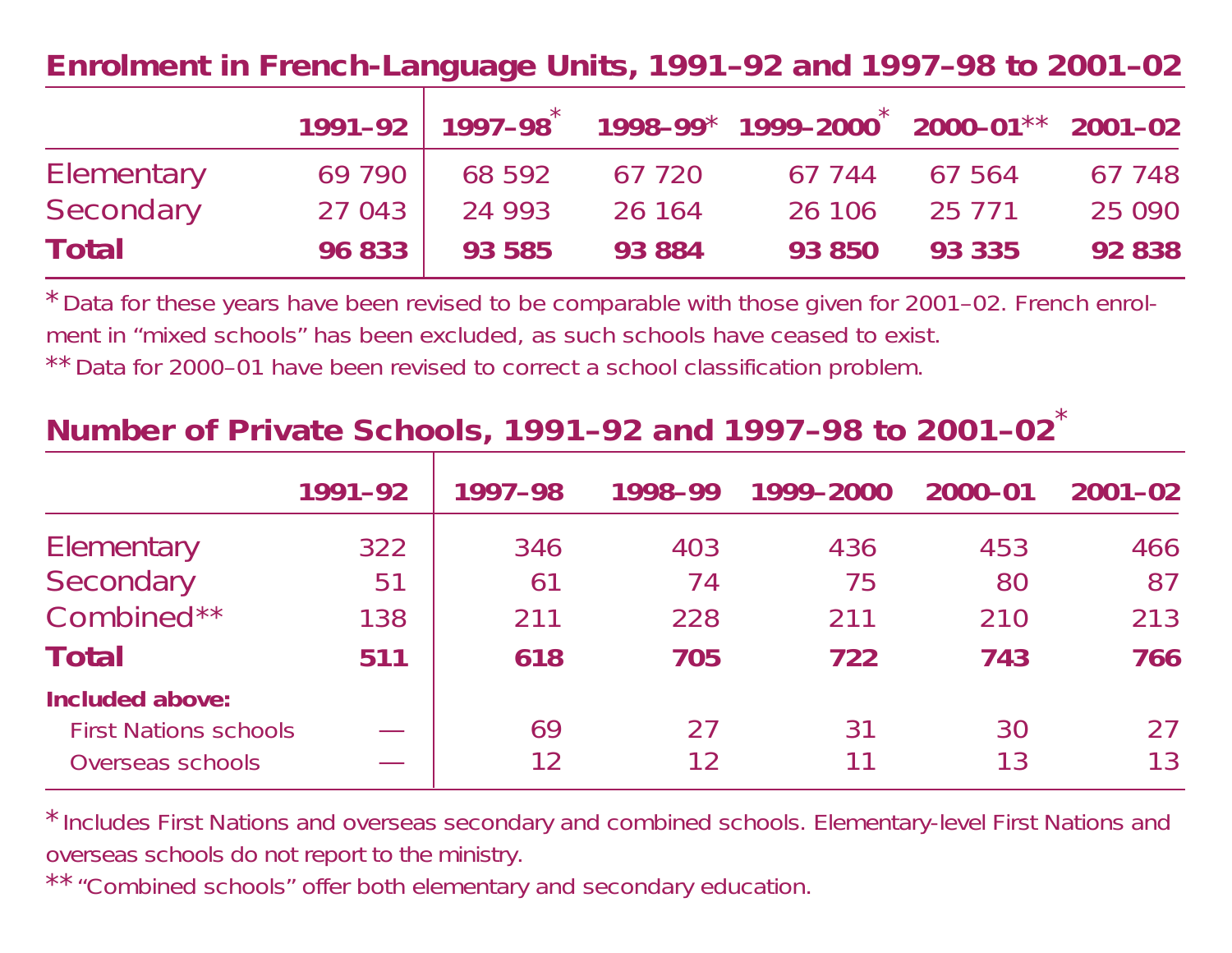| Grade               | <b>Public Schools</b> | Roman<br><b>Catholic Schools</b> | Total   |
|---------------------|-----------------------|----------------------------------|---------|
| Pre-Grade 9         | 2 1 8 2               | 367                              | 2 5 4 9 |
| Grade 9             | 113 463               | 45 973                           | 159 436 |
| Grade 10            | 111 604               | 44 774                           | 156 378 |
| Grade 11            | 108 617               | 43 489                           | 152 106 |
| Grade 12: No OACs   | 57 656                | 23 510                           | 81 166  |
| Grade 12: 1-5 OACs  | 58 817                | 27 554                           | 86 371  |
| Grade $12: 6+ OACS$ | 49 216                | 18 833                           | 68 049  |
| Age $21+$           | 7 508                 | 1 2 7 5                          | 8 7 8 3 |
| <b>Total</b>        | 509 063               | 205 775                          | 714 838 |

# Enrolment by Grade in Secondary Schools, 2001–02 \*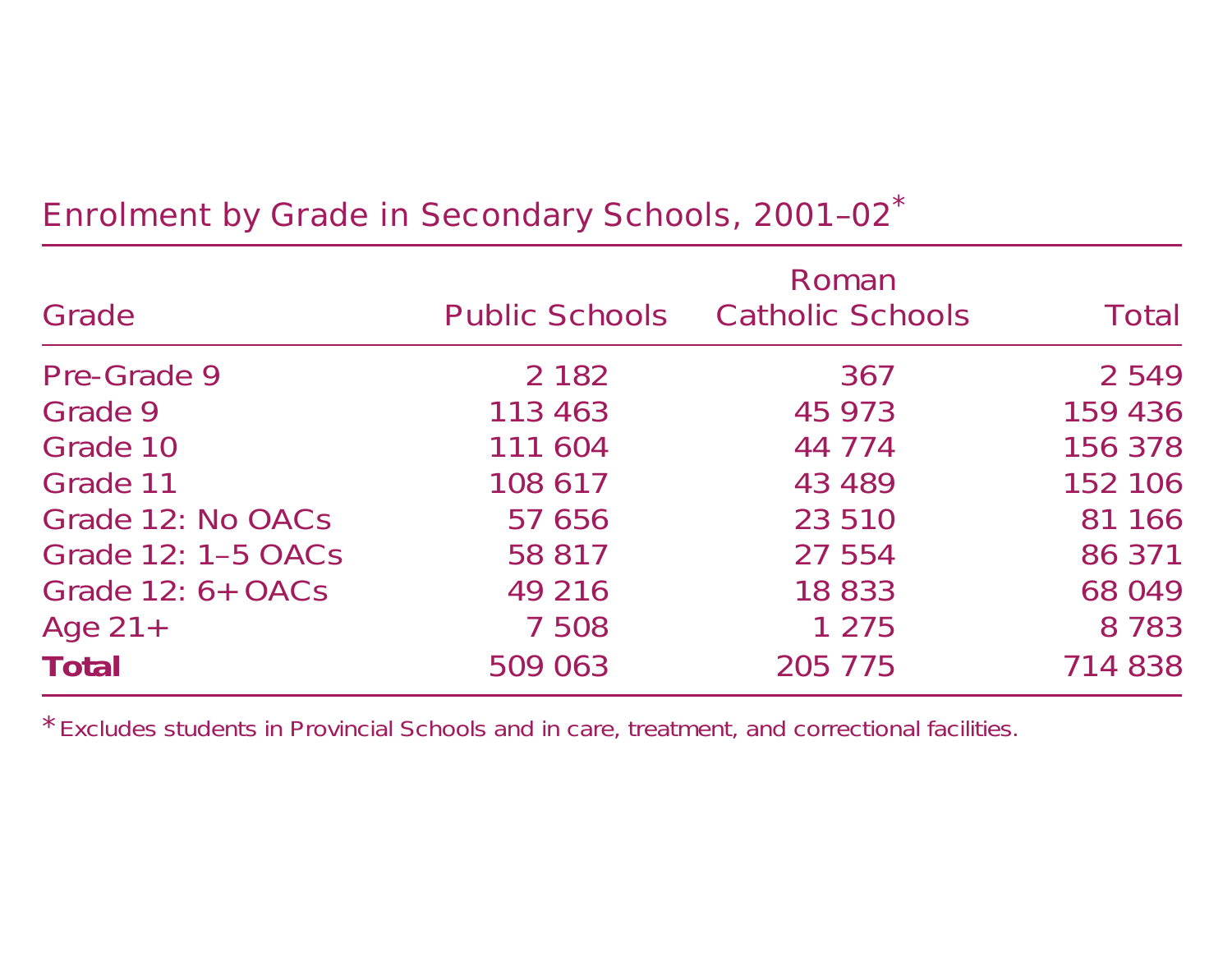#### **Teachers and Administrators in Schools – Full-Time Equivalent (FTE), 1998–99 to 2001–02**\*

|                                    | 1998-99       | 1999-2000 | $2000 - 01**$ | $2001 - 02$ |
|------------------------------------|---------------|-----------|---------------|-------------|
| <b>Positions Held - Elementary</b> |               |           |               |             |
| Principals and vice-principals     | 5 5 2 8 . 2 4 | 5 450.24  | 5 396.24      | 5 361.60    |
| Percentage female                  | 55.2%         | 56.2%     | 58.2%         | 59.4%       |
| Department heads                   | 545.92        | 441.16    | 393.84        | 360.72      |
| Percentage female                  | 66.9%         | 70.0%     | 69.9%         | 69.4%       |
| Classroom and other teachers       | 68 948.56     | 68 837.72 | 70 686.24     | 70 324.76   |
| Percentage female                  | 79.1%         | 79.4%     | 79.5%         | 80.0%       |
| <b>Positions Held - Secondary</b>  |               |           |               |             |
| Principals and vice-principals     | 1924.28       | 1 859.52  | 1 877.12      | 1892.16     |
| Percentage female                  | 39.7%         | 40.6%     | 42.7%         | 43.1%       |
| Department heads                   | 8 397.08      | 7 686.92  | 7 3 1 6 . 3 2 | 7 412.08    |
| Percentage female                  | 43.4%         | 44.8%     | 45.5%         | 46.4%       |
| Classroom and other teachers       | 33 039.52     | 34 062.64 | 34 614.80     | 34 477.44   |
| Percentage female                  | 51.4%         | 51.7%     | 52.7%         | 53.0%       |

\*Data represent the computed FTE of active full- and part-time teachers and administrators *excluding those on leave* rather than headcounts of *only* full-time staff *including those on leave*. Data from 1998–99 and 1999–2000 have been recalculated on an FTE basis to be comparable with later data. Data exclude teachers and administrators in Provincial Schools and care, treatment, and correctional facilities. \*\*Data have been updated since their original publication.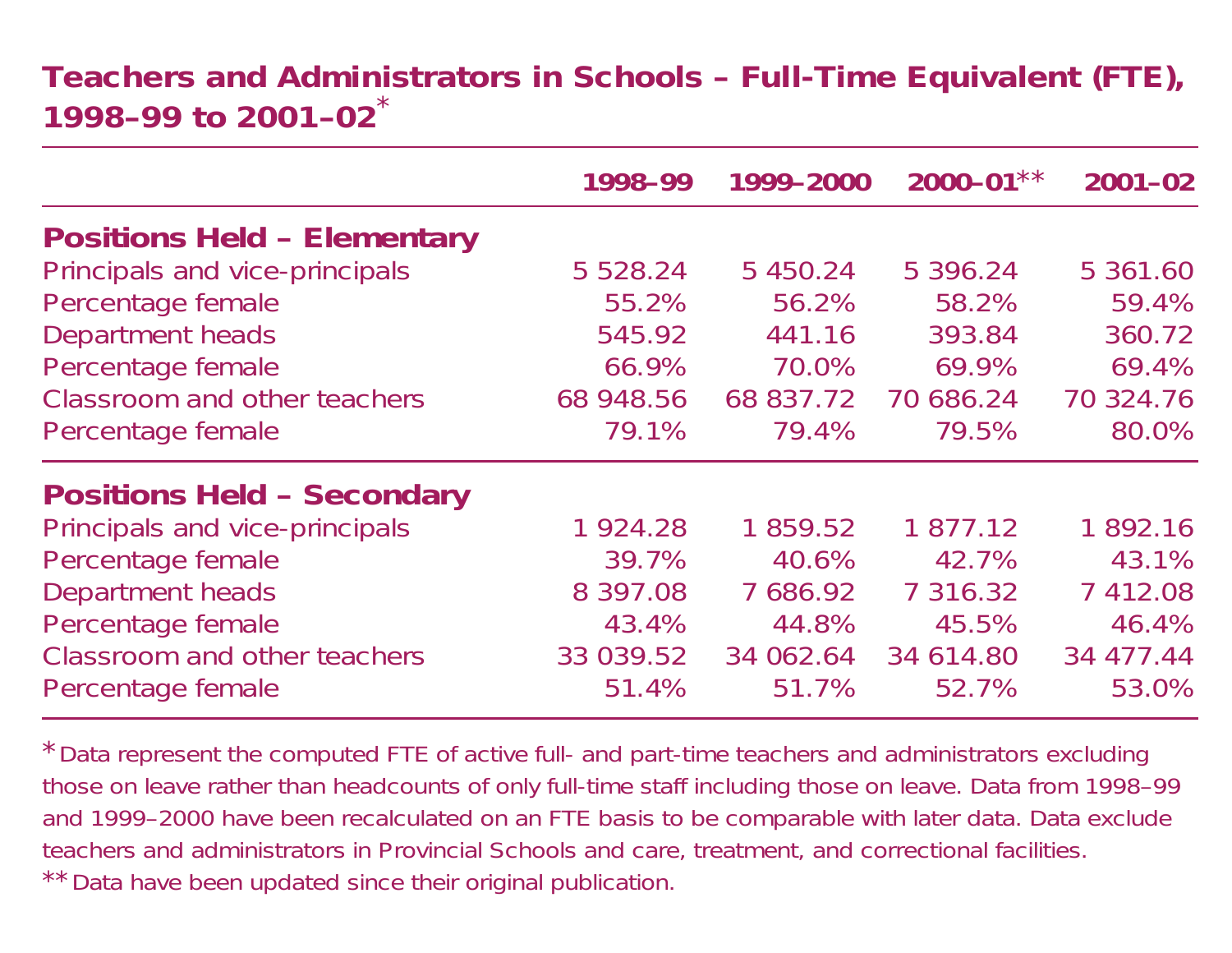#### Private School Enrolment, 1991–92 and 1997–98 to 2001–02 \*

|                         | 1991-92 | 1997-98 | 1998-99  | 1999-2000 | $2000 - 01$ | $2001 - 02$ |
|-------------------------|---------|---------|----------|-----------|-------------|-------------|
| <b>Male Enrolment</b>   |         |         |          |           |             |             |
| Elementary              | 17 970  | 21 213  | 21 0 79  | 25 211    | 26 4 9 2    | 26 7 26     |
| Secondary               | 4 1 7 3 | 5 800   | 4 9 5 1  | 5 5 8 4   | 6 2 4 8     | 6 6 2 6     |
| Combined**              | 14 586  | 20 680  | 20 4 8 2 | 22 931    | 24 307      | 25 091      |
| Total                   | 36 729  | 47 693  | 46 512   | 53 726    | 57 047      | 58 443      |
| <b>Female Enrolment</b> |         |         |          |           |             |             |
| Elementary              | 16 754  | 20 210  | 19 749   | 23 283    | 24 671      | 25 192      |
| Secondary               | 3 3 9 7 | 4 8 8 4 | 5 0 9 7  | 5466      | 6 1 2 9     | 6 2 1 1     |
| Combined**              | 13 086  | 19 283  | 19 24 2  | 20 4 9 5  | 22 057      | 22 807      |
| Total                   | 33 237  | 44 377  | 44 088   | 49 244    | 52 857      | 54 210      |
| <b>Total Enrolment</b>  |         |         |          |           |             |             |
| Elementary              | 34 7 24 | 41 423  | 40 828   | 48 494    | 51 163      | 51 918      |
| Secondary               | 7 5 7 0 | 10 684  | 10 048   | 11 050    | 12 377      | 12 837      |
| Combined**              | 27 672  | 39 963  | 39 7 24  | 43 4 26   | 46 364      | 47 898      |
| Total                   | 69 966  | 92 070  | 90 600   | 102 970   | 109 904     | 112 653     |

\*Includes enrolment at First Nations and overseas secondary and combined schools. Elementary-level First Nations and overseas schools do not report to the ministry.

\*\*"Combined schools" offer both elementary and secondary education.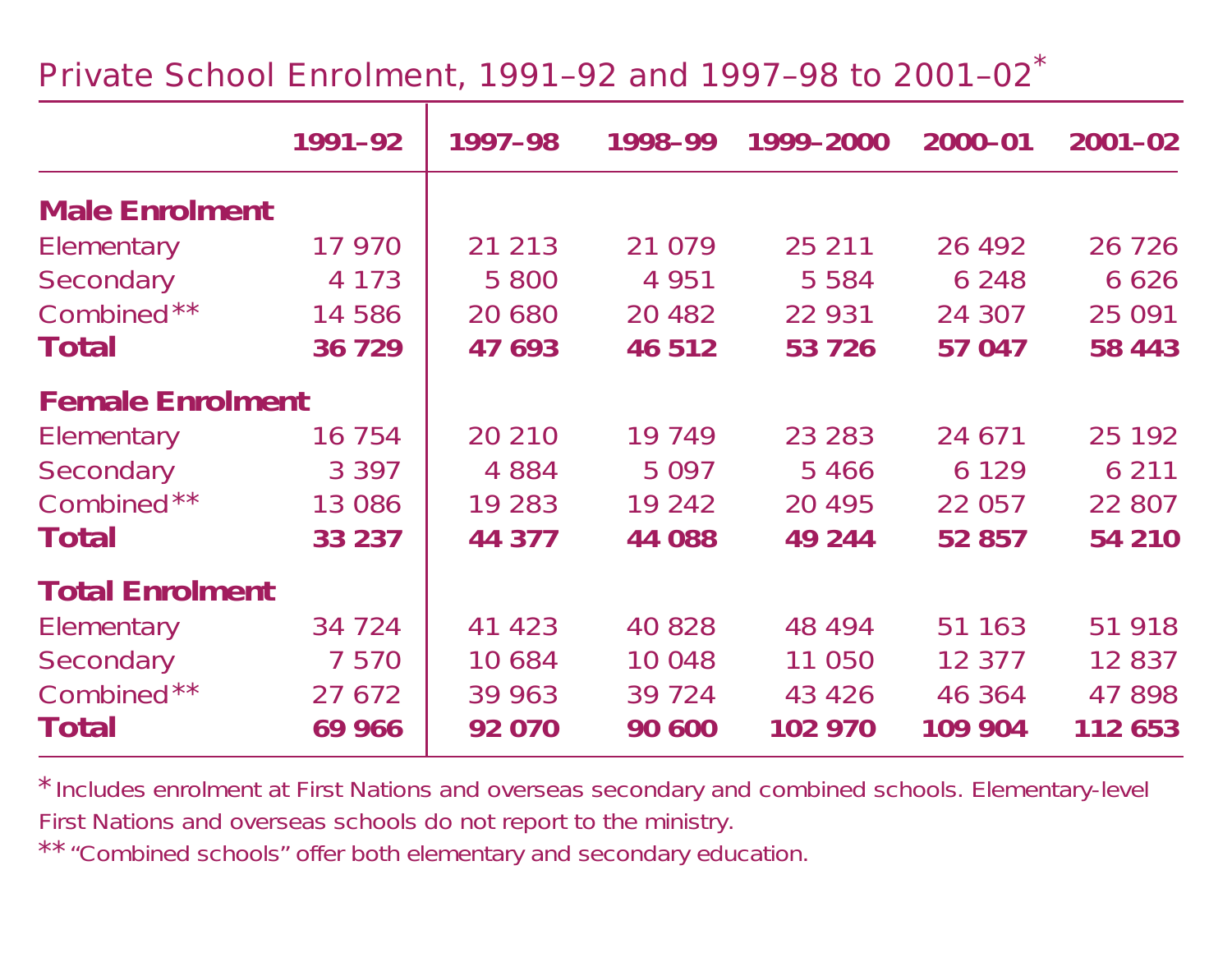### **Enrolment in French as <sup>a</sup> Second Language, 2001–02**

|                                                                                    | Core<br>Program               | <b>Extended</b><br>Program   | Immersion<br>Program        | Total                               |
|------------------------------------------------------------------------------------|-------------------------------|------------------------------|-----------------------------|-------------------------------------|
| Elementary<br><b>Public</b><br><b>Roman Catholic</b><br>Total                      | 505 002<br>279 103<br>784 105 | 6976<br>17 280<br>24 256     | 69 786<br>28 397<br>98 183  | 581 764<br>324 780<br>906 544       |
| Secondary<br><b>Public</b><br><b>Roman Catholic</b><br>Total                       | 73 554<br>24 937<br>98 4 91   | 5412<br>3 0 5 1<br>8 4 6 3   | 13 908<br>4 167<br>18 075   | 92 874<br>32 155<br>125 029         |
| <b>Elementary and Secondary</b><br><b>Public</b><br><b>Roman Catholic</b><br>Total | 578 556<br>304 040<br>882 596 | 12 3 8 8<br>20 331<br>32 719 | 83 694<br>32 564<br>116 258 | 674 638<br>356 935<br>1 0 3 1 5 7 3 |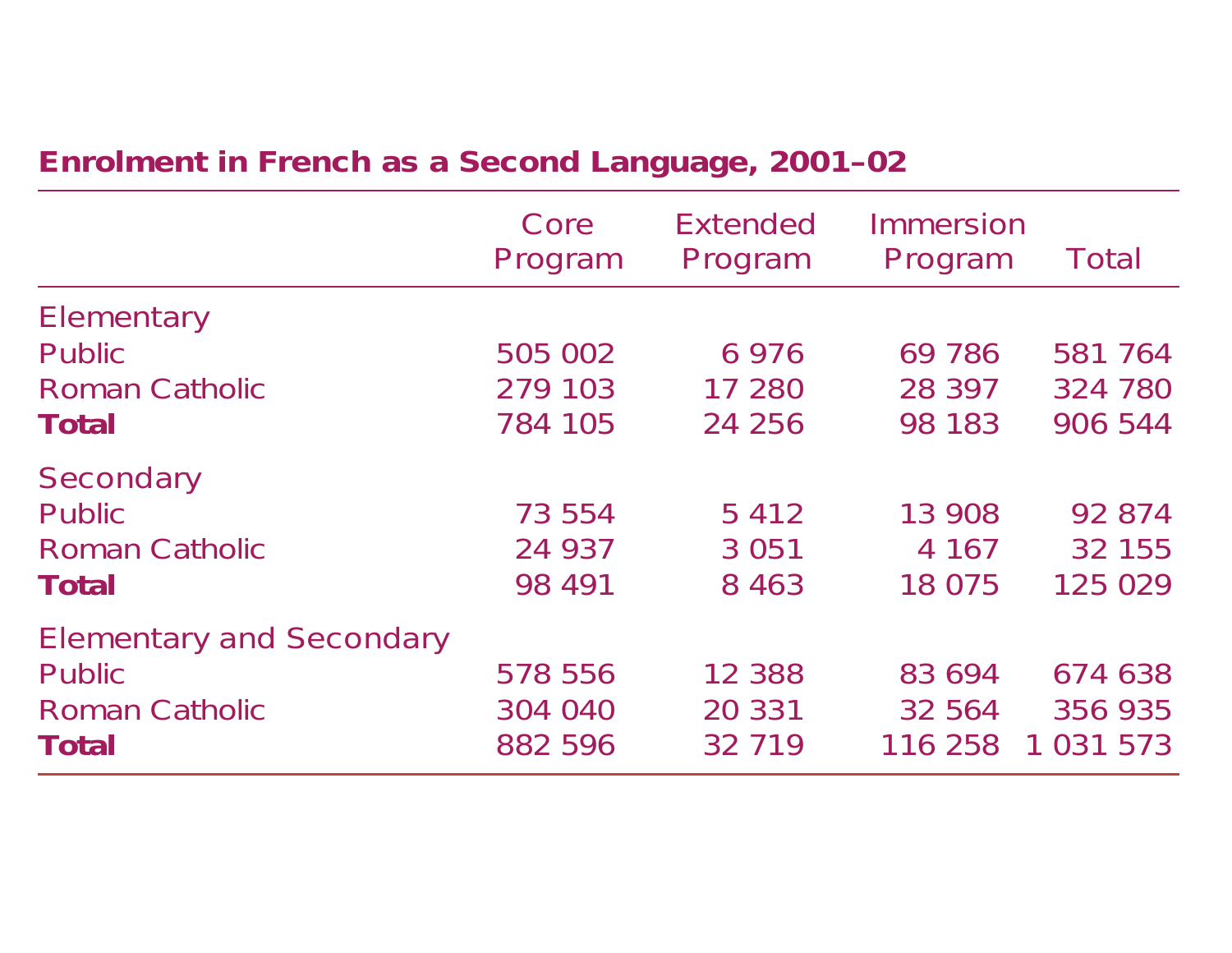#### Adults in Secondary Day School, 1991–92 and 1997–98 to 2001–02

|              | 1991-92  | 1997-98 | 1998-99 | 1999-2000 | $2000 - 01$ | $2001 - 02$ |
|--------------|----------|---------|---------|-----------|-------------|-------------|
| <b>Male</b>  |          |         |         |           |             |             |
| $19 - 21$    | 27 594   | 24 369  | 20 984  | 18 7 8 7  | 16 549      | 15 879      |
| 22 and over  | 15 4 3 2 | 7 0 3 8 | 3 3 6 3 | 2 7 1 9   | 2 4 0 4     | 2 5 3 2     |
| Total        | 43 0 26  | 31 407  | 24 347  | 21 506    | 18 953      | 18 411      |
| %            | 6.3%     | 4.5%    | 3.5%    | 3.1%      | 2.7%        | 2.6%        |
| Female       |          |         |         |           |             |             |
| $19 - 21$    | 16 266   | 15 332  | 13 203  | 12 045    | 10 7 22     | 10 309      |
| 22 and over  | 26 4 14  | 13 146  | 6 9 4 7 | 5 9 8 1   | 5 5 3 8     | 4 8 6 9     |
| Total        | 42 680   | 28 478  | 20 150  | 18 0 26   | 16 260      | 15 178      |
| %            | 6.3%     | 4.1%    | 2.9%    | 2.6%      | 2.3%        | 2.1%        |
| <b>Total</b> |          |         |         |           |             |             |
| $19 - 21$    | 43 860   | 39 701  | 34 187  | 30 832    | 27 271      | 26 188      |
| 22 and over  | 41 846   | 20 184  | 10 310  | 8 700     | 7 942       | 7 4 0 1     |
| Total        | 85 706   | 59 885  | 44 497  | 39 532    | 35 213      | 33 589      |
| %            | 12.6%    | 8.5%    | 6.4%    | 5.6%      | 5.0%        | 4.7%        |

\*Percentage of total secondary school enrolment.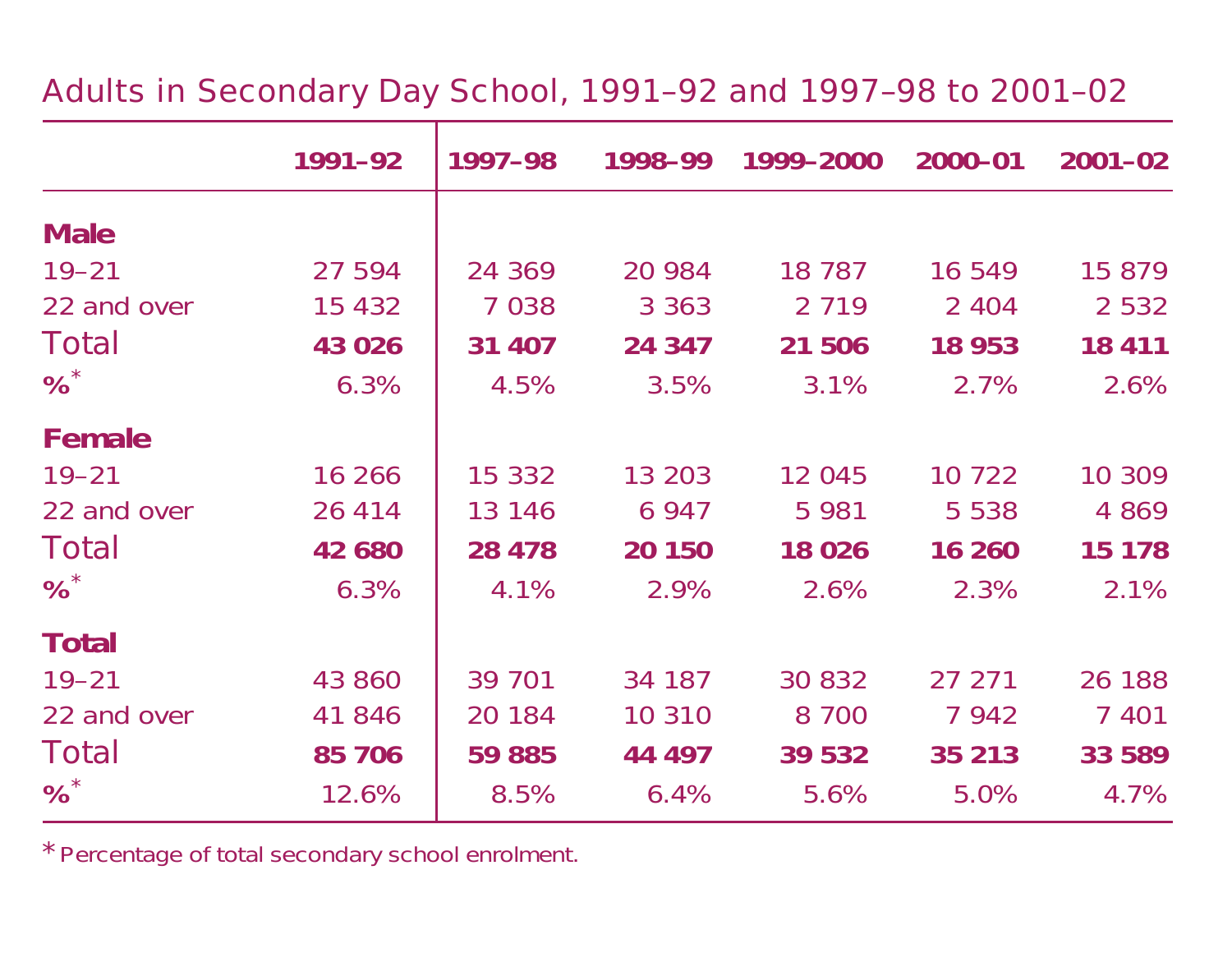# **Continuing Education Provided by School Boards, 2000-01** \*

|                                   | English | French  | Total   |
|-----------------------------------|---------|---------|---------|
| Secondary school credit           | 246 920 | 1 5 1 4 | 248 434 |
| Correspondence or self-study      | 37 773  | 1890    | 39 663  |
| Adult basic literacy and numeracy | 13 293  | 460     | 13 753  |
| English or French as a second     |         |         |         |
| language                          | 173 778 | 961     | 174 739 |
| Native as a second language       | 49      |         | 49      |
| Citizenship and official national |         |         |         |
| languages                         | 5 0 0 7 |         | 5 0 0 7 |
| Non-credit                        | 78 393  | 129     | 78 522  |
| Total                             | 555 213 | 4 9 5 4 | 560 167 |

\*Information is reported to the ministry after the completion of the school year (e.g., 2000–01 data are reported in 2001–02). The reporting year runs from September <sup>1</sup> to August 31. Figures include summer enrolments.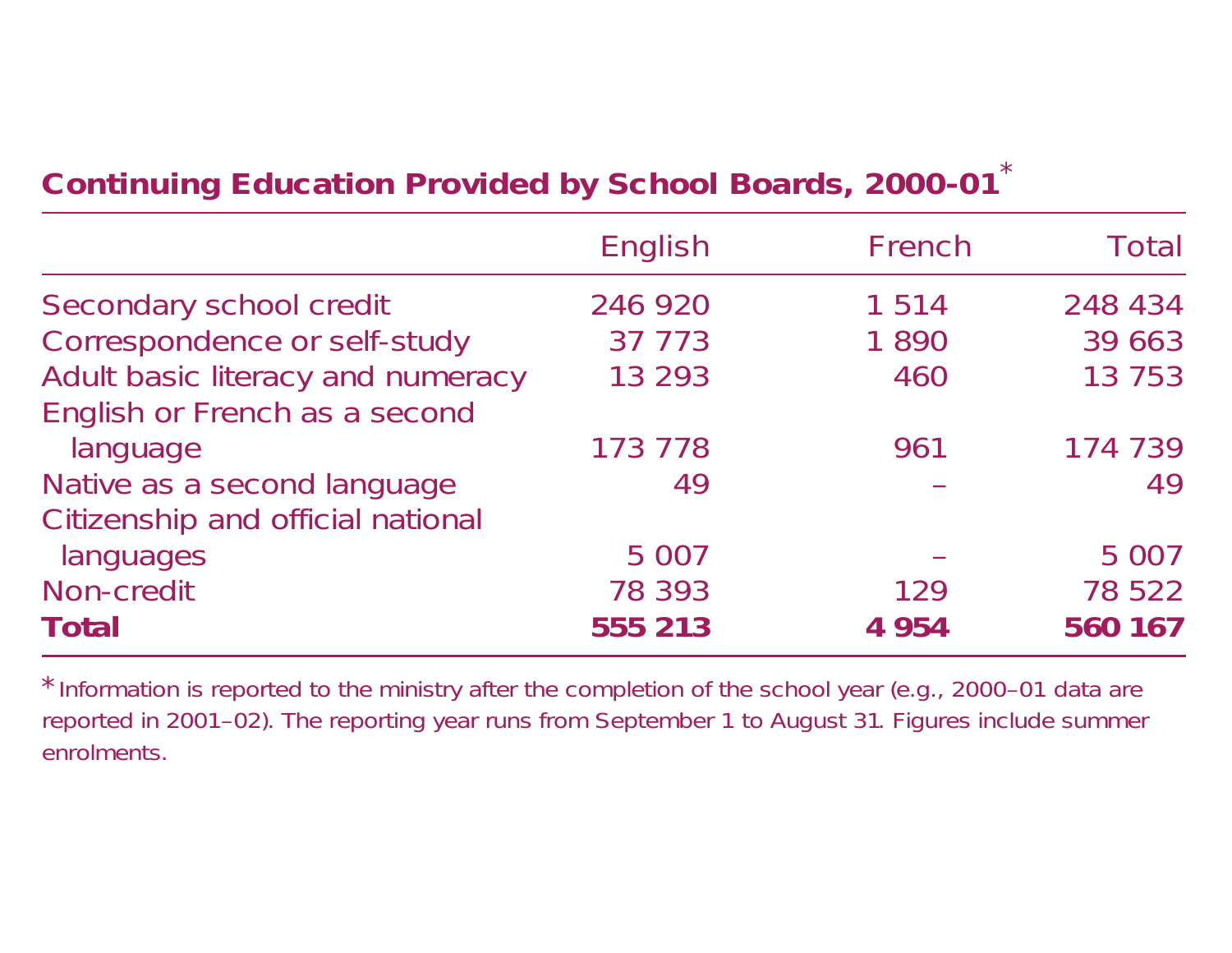#### **Continuing Education Provided by School Boards, 1996-97 to 2000-01** \*

|                                              | $1996 - 97**$ | 1997-98  | 1998-99  | $1999 - 2000^{\dagger}$ | $2000 - 01$ |
|----------------------------------------------|---------------|----------|----------|-------------------------|-------------|
| Secondary school credit<br>Correspondence or | 289 501       | 253 718  | 261 040  | 193 287                 | 248 434     |
| self-study                                   | 49 134        | 48 540   | 46 695   | 42 312                  | 39 663      |
| <b>Adult basic literacy</b><br>and numeracy  | 27 810        | 22 3 3 4 | 17 542   | 10644                   | 13 7 5 3    |
| English or French as a<br>second language    | 181 139       | 146 794  | 189 168  | 120 736                 | 174 739     |
| Native as a second                           |               |          |          |                         |             |
| language<br>Citizenship and official         | 216           | 3 1 7 2  | 209      | 1482                    | 49          |
| national languages                           | 12 749        | 31 923   | 18 7 7 6 | 8 1 4 3                 | 5 0 0 7     |
| Non-credit                                   | 282 679       | 228 549  | 175 734  | 83 456                  | 78 522      |
| <b>Total</b>                                 | 843 228       | 735 030  | 709 164  | 460 060                 | 560 167     |

\*Information is reported to the ministry after the completion of the school year (e.g., 2000–01 data are reported in 2001–02). The reporting year runs from September <sup>1</sup> to August 31. Figures include summer enrolments. \*\*Data for this year have been revised to reflect updated information provided by school boards. †Data for 1999–2000 do not include figures from the Toronto District School Board (TDSB), which were not available. The TDSB reported <sup>a</sup> total of approximately 198 000 students in 1998–99 and 122 000 students in 2000–01.